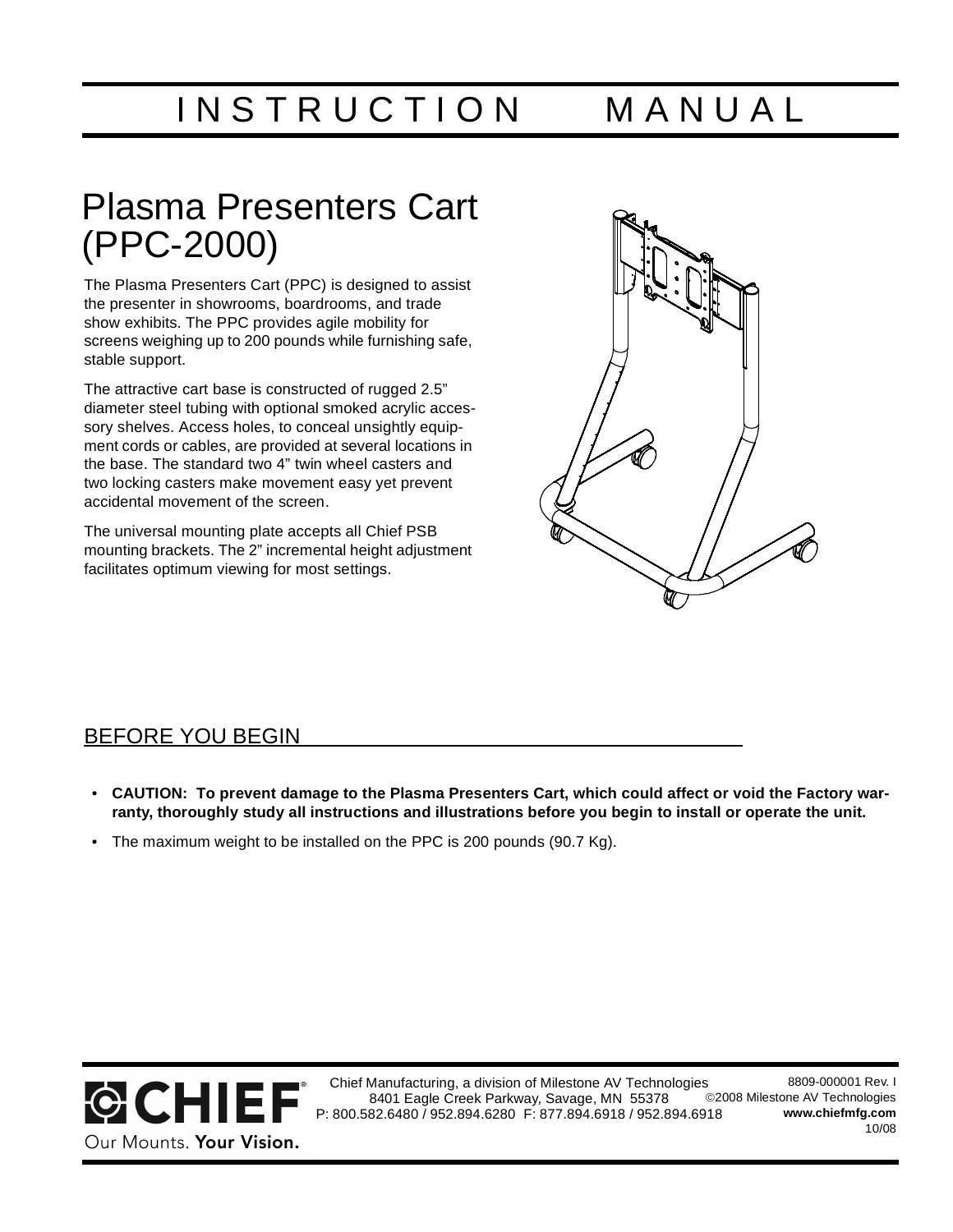# IMPORTANT WARNINGS and CAUTIONS!

#### **WARNING: A WARNING alerts you to the possibility of serious injury or death if you do not follow the instructions.**

- **CAUTION:** A **CAUTION** alerts you to the possibility of damage or destruction of equipment if you do not follow the corresponding instructions.
- **WARNING: Do not attempt to hang the Plasma Display Panel onto the cart alone. Always use two people to hang the display.**
- **WARNING: Always park the cart on a level surface. The locking wheels of the cart are not designed to hold the cart on an inclined surface.**
- **WARNING: Do not use the cart to transport your Plasma Display Panel on ramps or steep angles. The cart is designed to move on smooth, flat surfaces.**
- **CAUTION:** Inspect the unit for shipping damage.
- **CAUTION:** Do not use cleanser or harsh cleaning agents on acrylic shelves.

#### TOOLS REQUIRED FOR INSTALLATION

- $7/16$ ",  $1/2$ ", and  $3/4$ " wrench
- Allen wrenches
- Socket set with extension
- Phillips screw driver
- **NOTE:** Other tools may be required depending on the method of installation.

#### CONTENTS

| <b>INSPECT PARTS BEFORE ASSEMBLY  2</b> |  |
|-----------------------------------------|--|
|                                         |  |
|                                         |  |
| MOUNT FLAT PANEL DISPLAY ON CART 4      |  |
|                                         |  |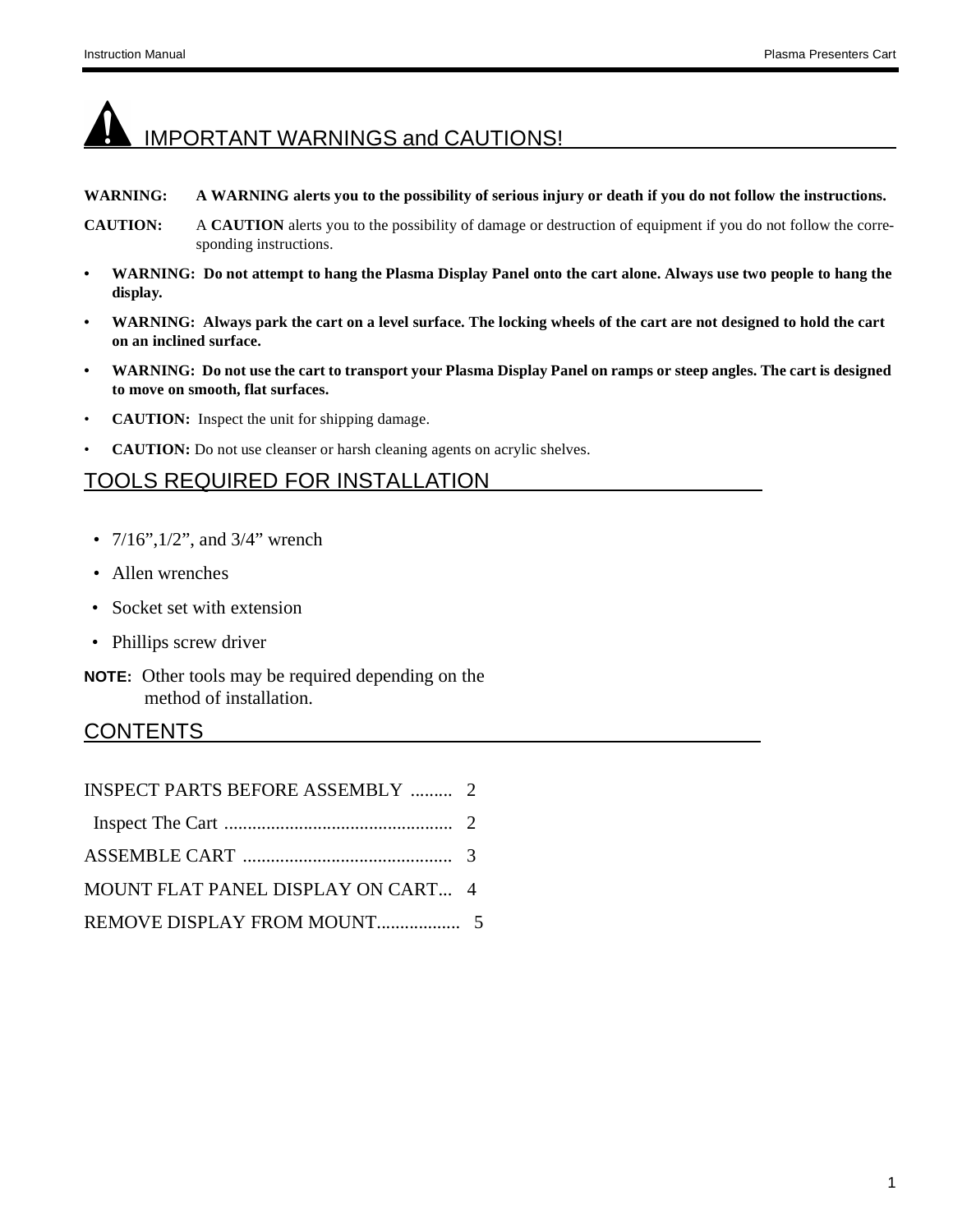20

 $92 \qquad // \qquad 90$ 50

70 80

#### INSPECT PARTS BEFORE ASSEMBLY

#### Inspect The Cart

1. Carefully inspect the cart for shipping damage. If any damage is apparent, call your carrier claims agent and do not continue with the assembly procedure until the carrier has reviewed the damage.

**NOTE:** Read all assembly instructions before starting assembly.

2. Carefully inspect the Plasma Presenters Cart (PPC) components for damage (See Figure 1).

Item #

- 10. BASE with corner supports
- 20. LEG, right hand
- 30. LEG, left hand
- 40. HEAD, mounting, plasma assembly
- 50. PLATE, face
- 60. CASTER (locking quantity 2, non-locking quantity 2)
- 70. NUTS, Nylock 1/4-20 (quantity 8)
- 80. WASHERS, (quantity 2)
- 81. NUT, Nylock, 10-24 (quantity 1 Not Shown)
- 82. BRACKET, side (quantity 2)
- 90. SCREWS, cap, button head,  $1/4$ -20X5/8" (quantity 20)

10

60

- 92. PLUG, cap (quantity 4)
- 93. WRENCH, Allen, 5/32" (quantity 1 Not Shown)

100. WASHER, Nylon (quantity 1 Not Shown) 200. SCREW, 10-24X1/2" (quantity 1 Not Shown)

Figure 1. Presenters Plasma Cart Parts

30

82

40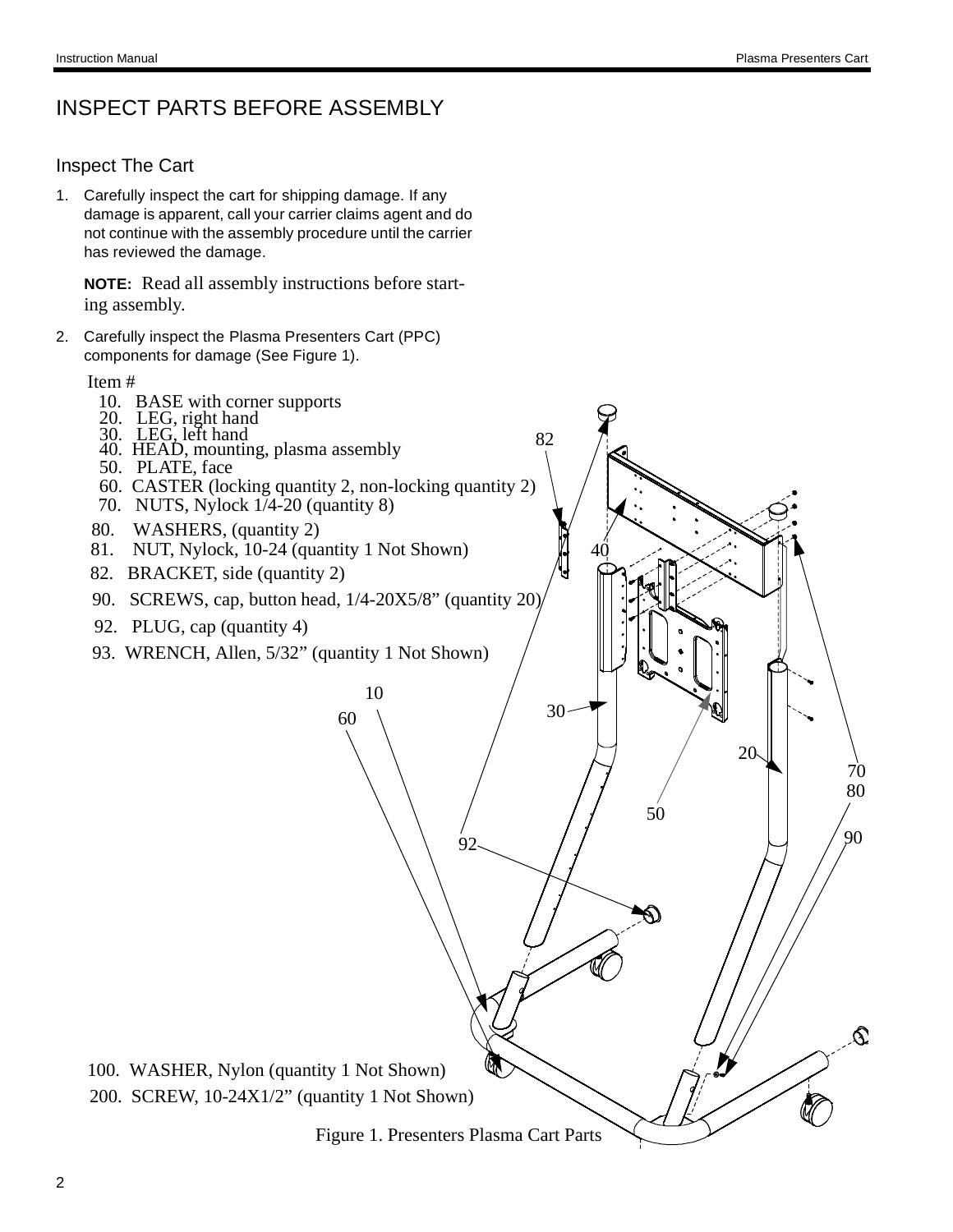Ó

#### ASSEMBLE CART

Numbers in ( ) refer to parts shown in Figure 1 and Figure 2. Assemble cart as follows:

- 1. Place base (10) upside down and thread two locking casters and two regular casters (60) into base (see Figure 3).
- 2. Place base upright on casters. Install right leg (20) and left leg (30), making sure the mounting tabs face inward (see Figure 4). Secure legs using two 1/4" fender washers (80), two lock washers (81), and two 1/4-20X5/8" screws (90).
- 3. Using eight 1/4-20X5/8" screws (90) and 1/4-20 Nylock nuts (70), secure each side bracket (82) to the mounting head (40) (see Figure 5).
- 4. Using six 1/4-20X5/8" screws (90) secure the face plate (50) to the side brackets (82) (see Figure 5).
- 5. Using four 1/4-20X5/8" buttonhead cap screws, two per side, secure the mounting head (40) to the top of the legs of the cart (see Figure 7).

4 Nylock Nuts

1/4-20X5/8"Screws

Figure 5. Face Plate and

Mounting Head

6. Install cap plugs in base (see Figure 4) and on top of each leg (see Figure 6).

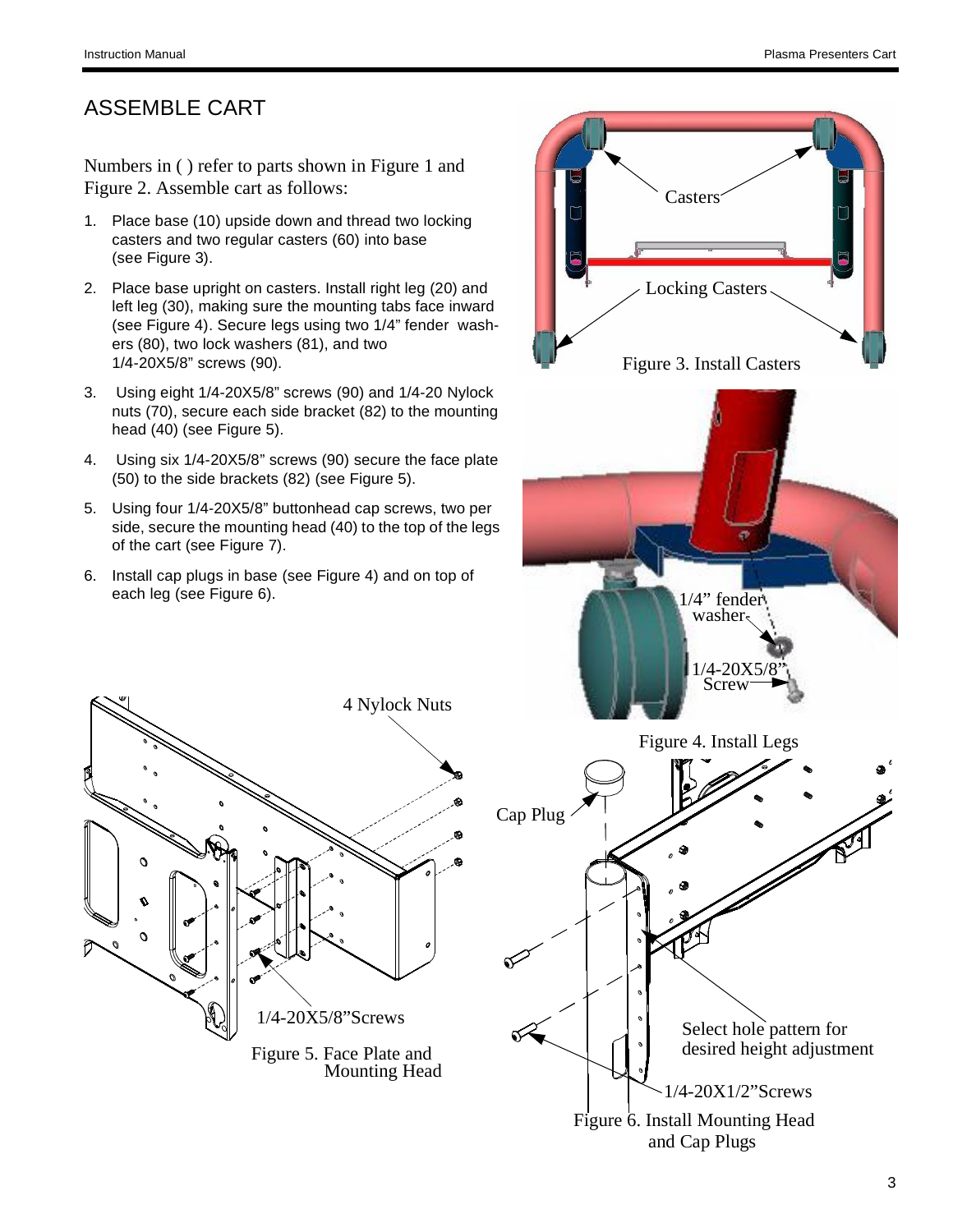### MOUNT PLASMA DISPLAY ON CART

- 1. Install PSB bracket (not included) on plasma display according to instructions supplied with bracket.
- **WARNING: Do not attempt to hang the plasma display onto the cart with one person.**
- 2. With the cart rolled up against a stable vertical surface, make sure the casters are locked.
- 3. While supporting both sides of display, align four mounting buttons on display or interface bracket with four mounting holes in head assembly. (See Figures 7 and 8)



Figure 7

WARNING: DISPLAY MAY WEIGH IN EXCESS OF 40 LBS! Always use two people and proper lifting techniques when installing or positioning display on stand.

4. Lower display into place listening for audible "click" to ensure recessed area of mounting buttons are properly seated in lower area of mounting holes. (See Figures 7 and 8)

WARNING: IMPROPER INSTALLATION CAN LEAD TO DISPLAY FALLING CAUSING SERIOUS PERSONAL INJURY OR DAMAGE TO EQUIPMENT! Ensure mounting buttons are completely engaged in mounting holes.

NOTE: Holes are provided in the faceplate for use with a padlock or similar locking device, if desired. In addition, the pin and nut may be removed from the upper holes and moved to the lower holes for use as a more permanent locking device. (See Figure 8)



Figure 8.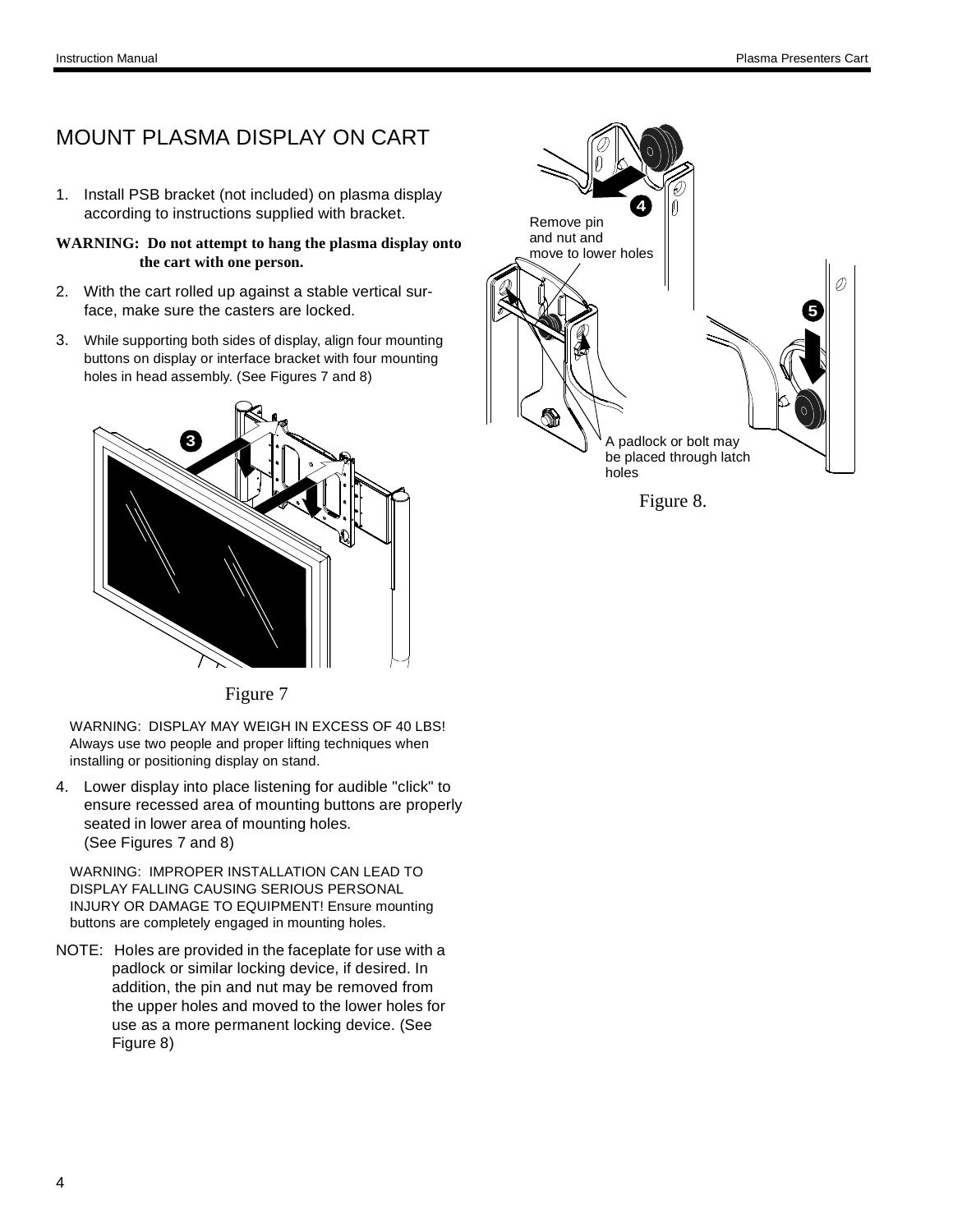#### REMOVING DISPLAY FROM MOUNT

- 1. Remove bolt or padlock from faceplate (if used).
- NOTE: The pin may have been used as a more permanent locking device. If so, remove nut and pin and move from the lower holes to the upper holes.
- 2. Pull back on flag on upper mounting hole and press pin down into "Open" position. (See Figure 9)

WARNING: DISPLAY MAY WEIGH IN EXCESS OF 40 LBS! Always use two people and proper lifting techniques when installing or positioning display on mount.

- 3. Carefully lift display from mount.
- 4. Lift up on pin and place flag back against faceplate to return it to "Closed" position.



Figure 9.